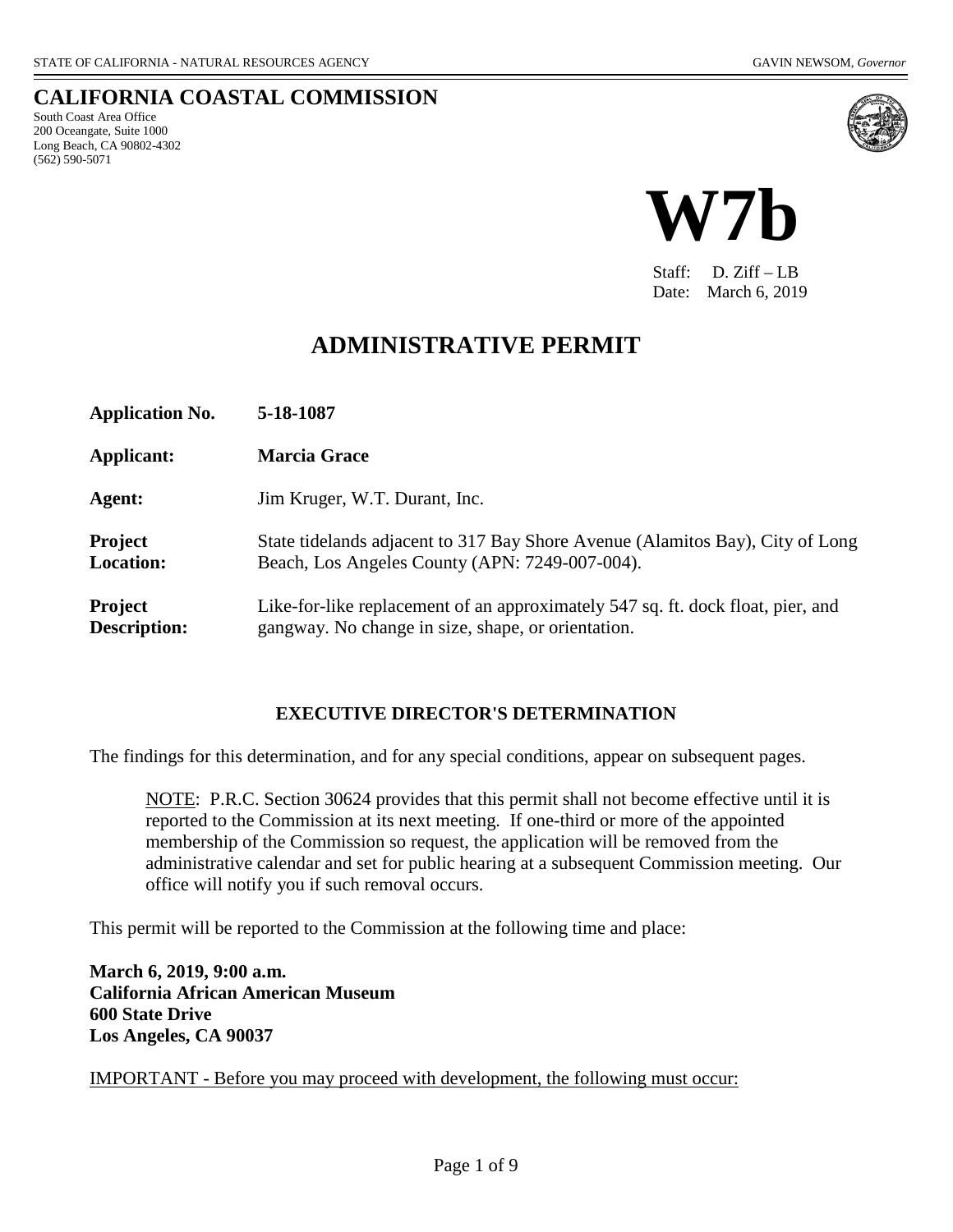5-18-1087 (Marcia Grace) Administrative Permit

Pursuant to 14 Cal. Admin. Code Sections 13150(b) and 13158, you must sign the enclosed duplicate copy acknowledging the permit's receipt and accepting its contents, including all conditions, and return it to our office. Following the Commission's meeting, and once we have received the signed acknowledgement and evidence of compliance with all special conditions, we will send you a Notice of Administrative Permit Effectiveness.

#### **BEFORE YOU CAN OBTAIN ANY LOCAL PERMITS AND PROCEED WITH DEVELOPMENT, YOU MUST HAVE RECEIVED BOTH YOUR ADMINISTRATIVE PERMIT AND THE NOTICE OF PERMIT EFFECTIVENESS FROM THIS OFFICE.**

John Ainsworth Executive Director

by: Dani Ziff Coastal Program Analyst

#### **STANDARD CONDITIONS**

This permit is granted subject to the following standard conditions:

- 1. **Notice of Receipt and Acknowledgment.** The permit is not valid and development shall not commence until a copy of the permit, signed by the permittee or authorized agent, acknowledging receipt of the permit and acceptance of the terms and conditions, is returned to the Commission office.
- 2. **Expiration.** If development has not commenced, the permit will expire two years from the date the Commission voted on the application. Development shall be pursued in a diligent manner and completed in a reasonable period of time. Application for extension of the permit must be made prior to the expiration date.
- 3. **Interpretation.** Any questions of intent or interpretation of any term or condition will be resolved by the Executive Director or the Commission.
- 4. **Assignment.** The permit may be assigned to any qualified person, provided assignee files with the Commission an affidavit accepting all terms and conditions of the permit.
- 5. **Terms and Conditions Run with the Land.** These terms and conditions shall be perpetual, and it is the intention of the Commission and the permittee to bind all future owners and possessors of the subject property to the terms and conditions.

**SPECIAL CONDITIONS:** See pages five through eight.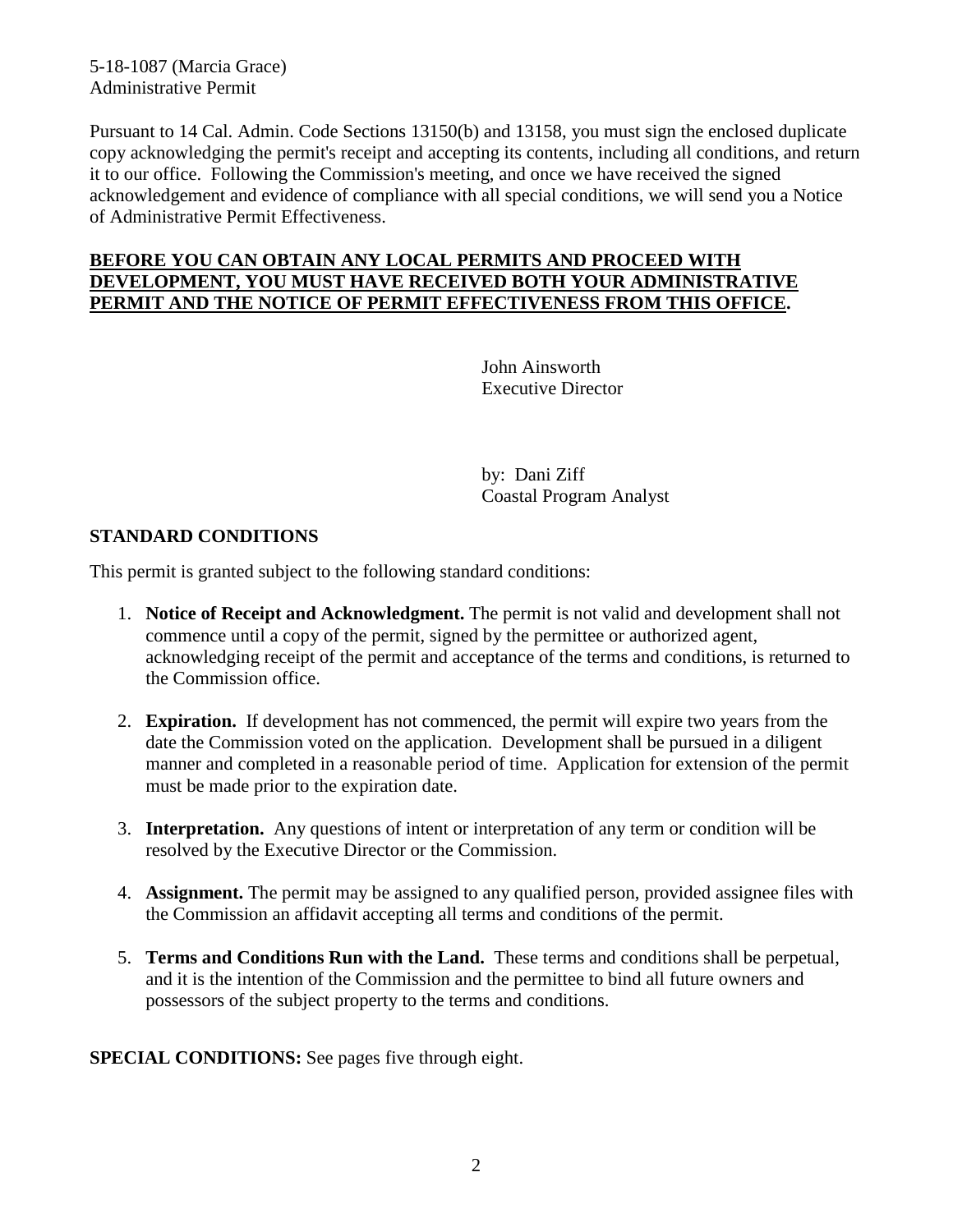### **EXECUTIVE DIRECTOR'S DETERMINATION (continued):**

The Executive Director hereby determines that the proposed development is a category of development, which, pursuant to PRC Section 30624, qualifies for approval by the Executive Director through the issuance of an Administrative Permit. Subject to Standard and Special Conditions as attached, said development is in conformity with the provisions of Chapter 3 of the Coastal Act of 1976 and will not have any significant impacts on the environment within the meaning of the California Environmental Quality Act. If located between the nearest public road and the sea, this development is in conformity with the public access and public recreation policies of Chapter 3.

# **FINDINGS FOR EXECUTIVE DIRECTOR'S DETERMINATION A. PROJECT DESCRIPTION**

The applicant is proposing to remove and replace the existing dock float, pier, and gangway associated with the single family residence at 317 Bay Shore Avenue for private recreational use (**[Exhibit 1](https://documents.coastal.ca.gov/reports/2019/3/W7b/W7b-3-2019-exhibits.pdfhttps:/documents.coastal.ca.gov/reports/2018/12/W7a/W7a-12-2018-exhibits.pdf)**). The existing L-shaped dock float is approximately 393 square feet in area with a gangway and pier of 90 and 64 square feet, respectively. The structures are supported by three concrete piles. The proposed dock float, gangway, and pier arrangement is in the same location, supported by the existing piles, and is the same size and shape as the existing dock (**[Exhibit 2](https://documents.coastal.ca.gov/reports/2019/3/W7b/W7b-3-2019-exhibits.pdfhttps:/documents.coastal.ca.gov/reports/2018/12/W7a/W7a-12-2018-exhibits.pdf)**). The development authorized by this permit is private use of State Tidelands. **Special Condition 6** requires the applicant to participate in a dock float and pier lease program, should the City of Long Beach implement a lease program for Alamitos Bay.

Eelgrass and *Caulerpa taxifolia* surveys were conducted on August 28, 2018 by Ecomarine Consulting LLC and eelgrass was found in the project vicinity. Eelgrass habitat was observed in the vicinity of the existing dock, including below the existing pier and gangway (**[Exhibit 3](https://documents.coastal.ca.gov/reports/2019/3/W7b/W7b-3-2019-exhibits.pdfhttps:/documents.coastal.ca.gov/reports/2018/12/W7a/W7a-12-2018-exhibits.pdf)**). Given the proposed dock float has the same size, shape, and orientation, the proposed development does not change the amount of water coverage in areas suitable for eelgrass growth. No *Caulerpa taxifolia* were found. **Special Conditions 2 and 3** require construction to adhere to best management practices including the appropriate storage, removal, and disposal of demolition or construction debris to protect water quality and the marine environment. **Special Condition 7** requires the applicant to comply with all permit requirements and mitigation measures imposed by other resource agencies including the RWQCB, which would serve to further protect water quality. **Special Condition 1** is imposed to ensure the development is constructed in strict compliance with the applicant's proposal, as described herein. Furthermore, **Special Conditions 4 and 5** require pre and post eelgrass surveys and a pre *Caulerpa taxifolia* survey to be conducted. If eelgrass or *Caulerpa taxifolia* are determined to be present prior to construction, then the applicant must follow the procedures laid out in **Special Conditions 4 and 5**. Therefore, as proposed and conditioned herein, the development will not have any significant adverse effects on marine resources.

### **B. PUBLIC RECREATION & MARINE RESOURCES**

The proposed recreational dock float development and its associated structures are an allowable and encouraged marine-related use. To protect marine resources while allowing for the maintenance of recreational boating facilities onsite, **Special Conditions 4 and 5** require pre and post eelgrass surveys and a pre *Caulerpa taxifolia* survey to be conducted. If eelgrass or *Caulerpa taxifolia* are determined to be present prior to construction, then the applicant must apply for a permit amendment unless all eelgrass and/or *Caulerpa taxifolia* onsite is avoided or removed consistent with Commission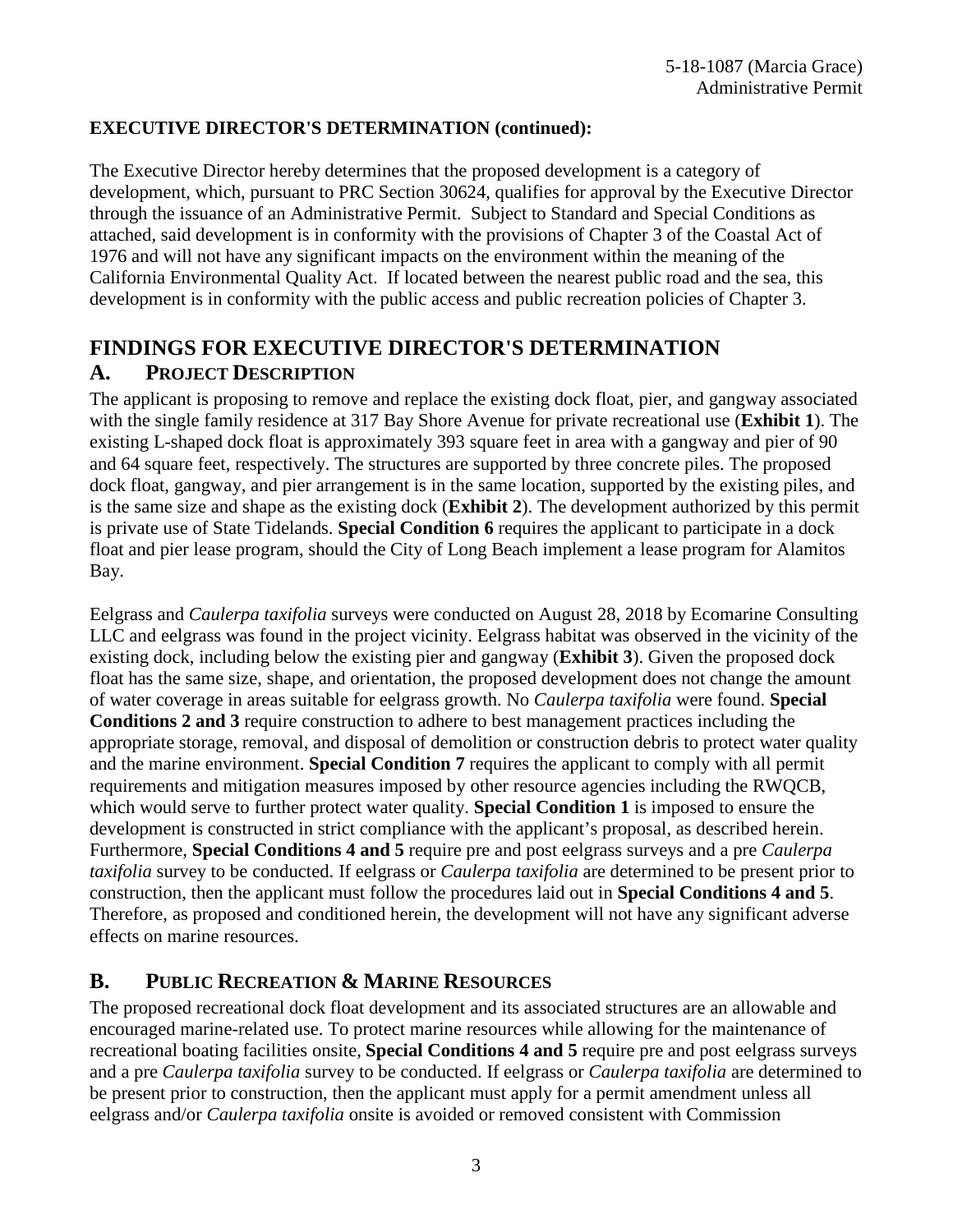5-18-1087 (Marcia Grace) Administrative Permit

authorization. As conditioned, the project will not significantly adversely impact eelgrass beds and will not contribute to the dispersal of the invasive aquatic algae, *Caulerpa taxifolia*. Further, as proposed and conditioned, the project, which is to be used solely for recreational purposes, conforms with Sections 30224 and 30233 of the Coastal Act.

### **C. PUBLIC ACCESS**

The proposed development will not have any new adverse impact on public access to the coast or to nearby recreational facilities. Thus, as conditioned, the proposed development conforms with Sections 30210 through 30214, Sections 30220 through 30224, and 30252 of the Coastal Act.

# **D. WATER QUALITY**

There is potential for discharge of demolition or construction debris into coastal waters at the project site. However, as proposed, the parts will be constructed off-site (outside the coastal zone) and floated to the project site for assembly. The applicant has proposed BMPs including the placement of a boom around the project site and use of catch buckets during assembly. No staging area is required. The existing dock will be floated off-site (outside the coastal zone), recycled to the maximum extent feasible, and disposed of at an appropriate upland refuse site. Thus, **Special Condition 1** is imposed to ensure the development is constructed in strict compliance with the applicant's proposal, as described herein. Furthermore, **Special Conditions 2 and 3** require construction to adhere to best management practices including the appropriate storage, removal, and disposal of demolition or construction debris to protect water quality and the marine environment. **Special Condition 7** requires the applicant to comply with all permit requirements and mitigation measures imposed by other resource agencies including the RWQCB, which would serve to further protect water quality. Therefore, the proposed development, as conditioned, conforms with Sections 30230 and 30231 of the Coastal Act regarding the protection of water quality to promote the biological productivity of coastal waters and to protect human health.

# **E. LOCAL COASTAL PROGRAM**

A coastal development permit is required from the Commission for the proposed development because it is located within the Commission's area of original jurisdiction. The Commission's standard of review for the proposed development is the Chapter 3 policies of the Coastal Act. The City of Long Beach certified LCP, certified by the Commission on July 22, 1980, is advisory in nature and may provide guidance. As conditioned, the proposed development is consistent with Chapter 3 of the Coastal Act and with the certified LCP for the area.

# **F. CALIFORNIA ENVIRONMENTAL QUALITY ACT (CEQA)**

As conditioned, there are no feasible alternatives or additional feasible mitigation measures available that would substantially lessen any significant adverse effect that the activity may have on the environment. Therefore, the proposed project, as conditioned to mitigate the identified impacts, is the least environmentally damaging feasible alternative and can be found consistent with the requirements of the Coastal Act to conform to CEQA.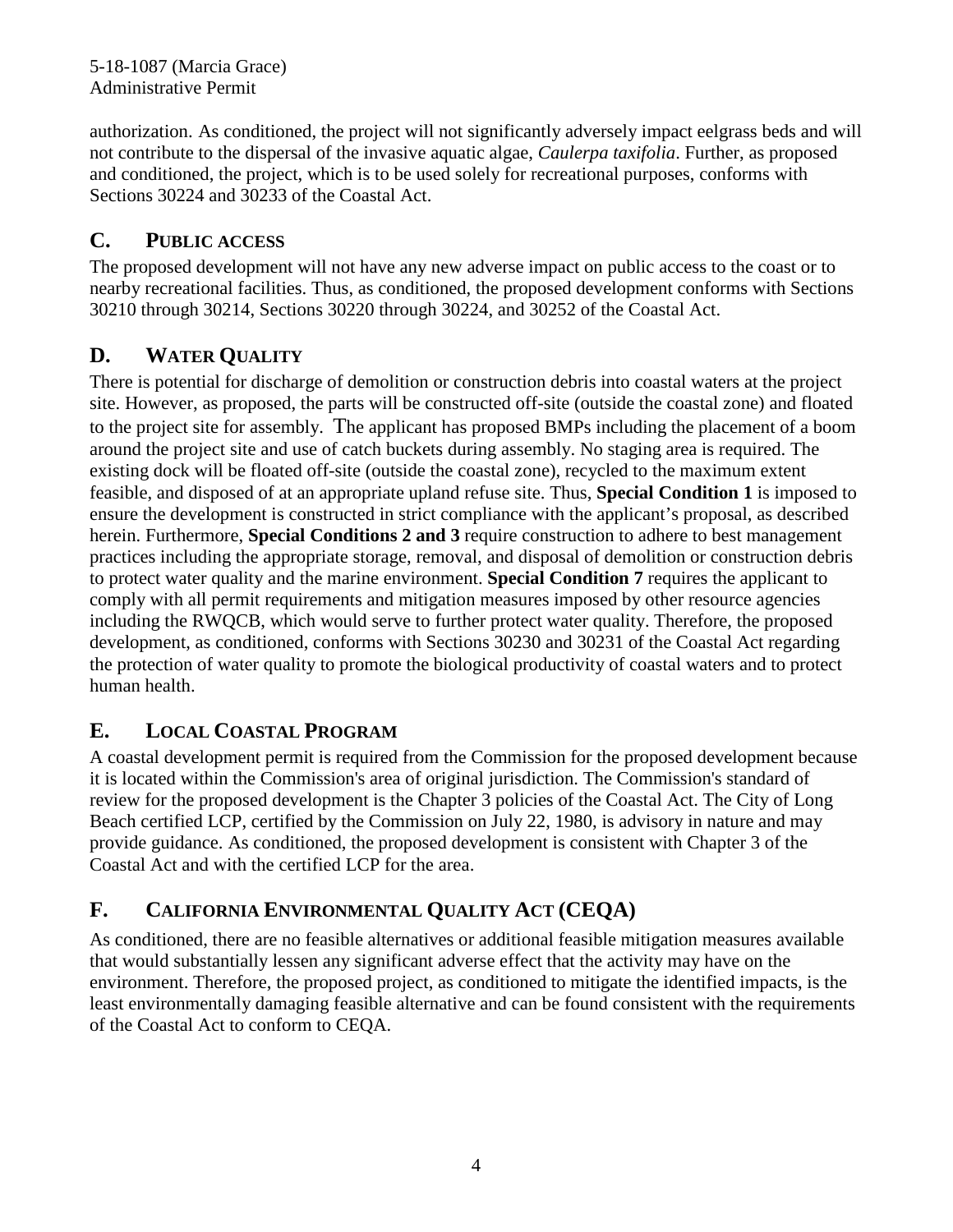# **SPECIAL CONDITIONS**

This permit is granted subject to the following special conditions:

**1. Permit Compliance.** All development must occur in strict compliance with the proposal as set forth in the permit application, subject to any special conditions, and the final plans received in the South Coast District offices on November 1, 2018 included as **[Exhibit 2](https://documents.coastal.ca.gov/reports/2019/3/W7b/W7b-3-2019-exhibits.pdfhttps:/documents.coastal.ca.gov/reports/2018/12/W7a/W7a-12-2018-exhibits.pdf)** of this permit. Any deviation from the approved project must be submitted for review by the Executive Director to determine whether an amendment to this coastal development permit is required.

#### **2. Water Quality - Construction Responsibilities and Debris Removal**

- a. No demolition or construction materials, equipment, debris, or waste shall be placed or stored where it may enter sensitive habitat, receiving waters or a storm drain, or be subject to wave, wind, rain or tidal erosion and dispersion;
- b. Any and all debris resulting from demolition or construction activities, and any remaining construction material, shall be removed from the project site within 24 hours of completion of the project;
- c. Demolition or construction debris and sediment shall be removed from work areas each day that demolition or construction occurs to prevent the accumulation of sediment and other debris that may be discharged into coastal waters;
- d. Machinery or construction materials not essential for project improvements will not be allowed at any time in the intertidal zone;
- e. If turbid conditions are generated during construction a silt curtain will be utilized to control turbidity;
- f. Floating booms will be used to contain debris discharged into coastal waters and any debris discharged will be removed as soon as possible but no later than the end of each day;
- g. Non buoyant debris discharged into coastal waters will be recovered by divers as soon as possible after loss;
- h. All trash and debris shall be disposed in the proper trash and recycling receptacles at the end of every construction day;
- i. The applicant shall provide adequate disposal facilities for solid waste, including excess concrete, produced during demolition or construction;
- j. Debris shall be disposed of at a legal disposal site or recycled at a recycling facility. If the disposal site is located in the coastal zone, a coastal development permit or an amendment to this permit shall be required before disposal can take place unless the Executive Director determines that no amendment or new permit is legally required;
- k. All stock piles and construction materials shall be covered, enclosed on all sides, shall be located as far away as possible from drain inlets and any waterway, and shall not be stored in contact with the soil;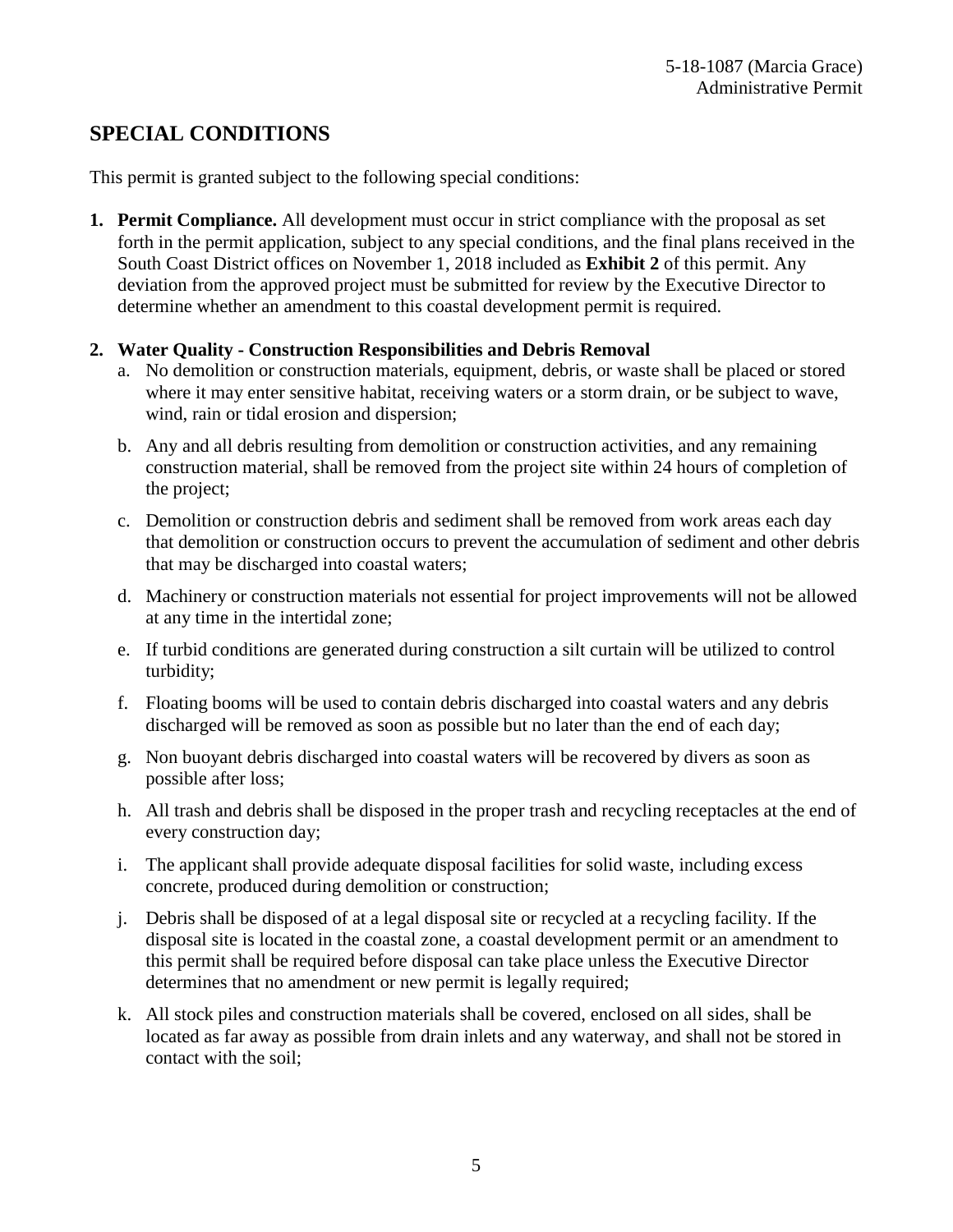#### 5-18-1087 (Marcia Grace) Administrative Permit

- l. Machinery and equipment shall be maintained and washed in confined areas specifically designed to control runoff. Thinners or solvents shall not be discharged into sanitary or storm sewer systems;
- m. The discharge of any hazardous materials into any receiving waters shall be prohibited;
- n. Spill prevention and control measures shall be implemented to ensure the proper handling and storage of petroleum products and other construction materials. Measures shall include a designated fueling and vehicle maintenance area with appropriate berms and protection to prevent any spillage of gasoline or related petroleum products or contact with runoff. The area shall be located as far away from the receiving waters and storm drain inlets as possible;
- o. Best Management Practices (BMPs) and Good Housekeeping Practices (GHPs) designed to prevent spillage and/or runoff of demolition or construction-related materials, and to contain sediment or contaminants associated with demolition or construction activity, shall be implemented prior to the on-set of such activity; and
- p. All BMPs shall be maintained in a functional condition throughout the duration of construction activity.
- **3. Best Management Practices (BMP) Program.** By acceptance of this permit, the permittee agrees that the long-term water-borne berthing of boat(s) in the approved dock and/or boat slip will be managed in a manner that protects water quality pursuant to the implementation of the following BMPs:
	- a. Boat Cleaning and Maintenance Measures:
		- In-water top-side and bottom-side boat cleaning shall minimize the discharge of soaps, paints and debris.
		- In-the-water hull scraping or any process that occurs under water that results in the removal of paint from boat hulls is prohibited. Only detergents and cleaning components that are designated by the manufacturer as phosphate-free and biodegradable shall be used, and only minimal amounts shall be used.
		- The applicants shall minimize the use of detergents and boat cleaning and maintenance products containing ammonia, sodium hypochlorite, chlorinated solvents, petroleum distillates or lye.
	- b. Solid and Liquid Waste Management Measures:
		- All trash, recyclables, and hazardous wastes or potential water contaminants, including old gasoline or gasoline with water, absorbent materials, oily rags, lead acid batteries, antifreeze, waste diesel, kerosene and mineral spirits shall be disposed of in a proper manner and shall not at any time be disposed of in the water or gutter.
	- c. Petroleum Control Management Measures:
		- Boaters will practice preventive engine maintenance and will use oil absorbents in the bilge and under the engine to prevent oil and fuel discharges. Oil absorbent materials shall be examined at least once a year and replaced as necessary. Used oil absorbents are hazardous waste in California. Used oil absorbents must therefore be disposed in accordance with hazardous waste disposal regulations. The boaters will regularly inspect and maintain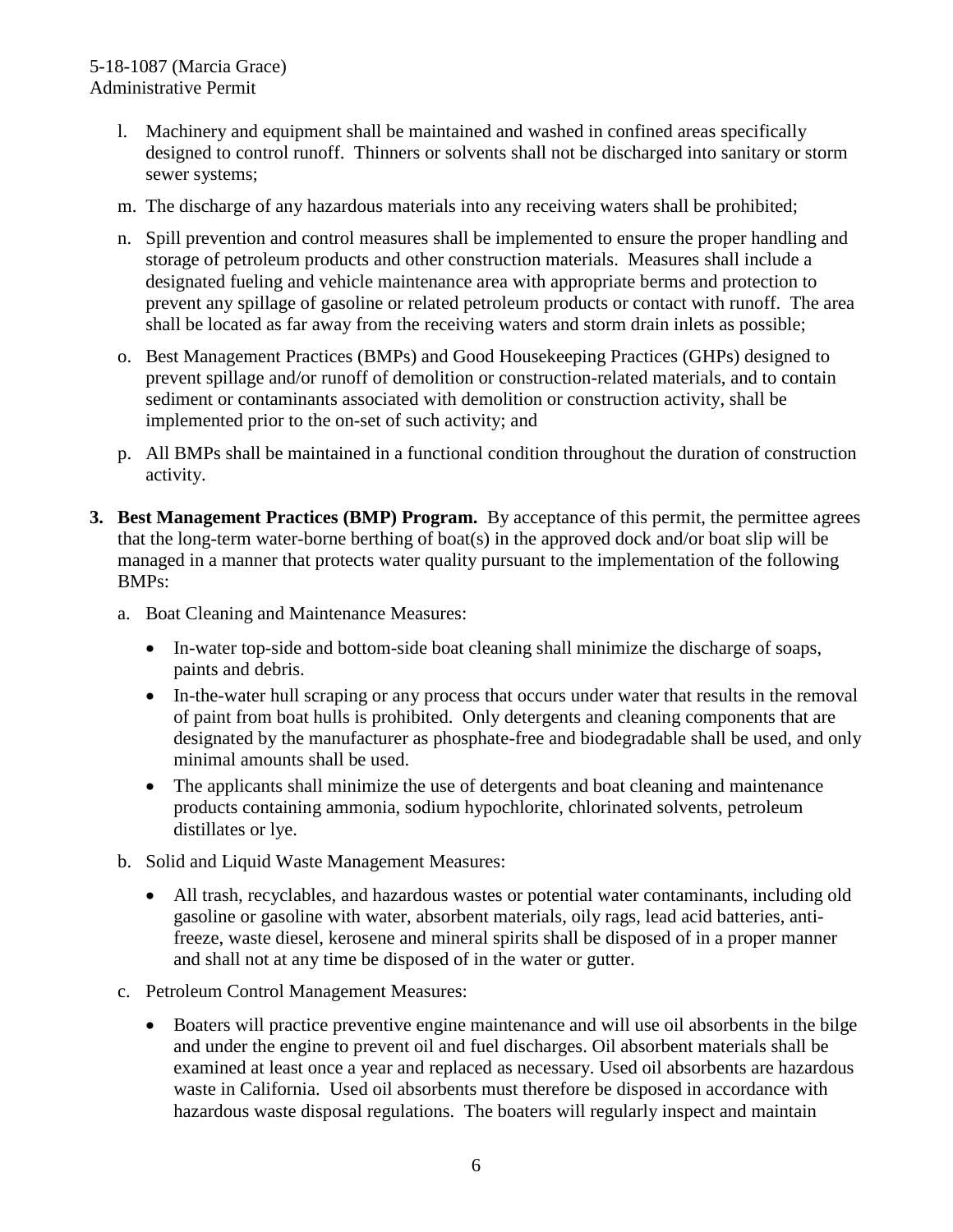engines, seals, gaskets, lines and hoses in order to prevent oil and fuel spills. The use of soaps that can be discharged by bilge pumps is prohibited;

- If the bilge needs more extensive cleaning (e.g., due to spills of engine fuels, lubricants or other liquid materials), the boaters will use a bilge pump-out facility or steam cleaning services that recover and properly dispose or recycle all contaminated liquids; and
- Bilge cleaners which contain detergents or emulsifiers will not be used for bilge cleaning since they may be discharged to surface waters by the bilge pumps.

#### **4. Pre-and Post-Construction Eelgrass Survey(s)**

- A. **Pre Construction Eelgrass Survey**. A valid pre-construction eelgrass (*Zostera marina*) survey shall be completed during the period of active growth of eelgrass (typically March through October). The pre- construction survey shall be completed within 60 days before the start of construction. The survey shall be prepared in full compliance with the "California Eelgrass Mitigation Policy and Implementing Guidelines" dated October 2014 (see [http://www.westcoast.fisheries.noaa.gov/habitat/habitat\\_types/seagrass\\_info/california\\_eelgras](http://www.westcoast.fisheries.noaa.gov/habitat/habitat_types/seagrass_info/california_eelgrass.html) [s.html\)](http://www.westcoast.fisheries.noaa.gov/habitat/habitat_types/seagrass_info/california_eelgrass.html) adopted by the National Marine Fisheries Service (except as modified by this special condition) and shall be prepared in consultation with the California Department of Fish and Wildlife. The applicant shall submit the eelgrass survey for the review and approval of the Executive Director within five (5) business days of completion of each eelgrass survey and in any event no later than fifteen (15) business days prior to commencement of any development. If the eelgrass survey identifies any eelgrass within the project area which would be impacted by the proposed project, the development shall require an amendment to this permit from the Coastal Commission or a new coastal development permit.
- B. **Post Construction Eelgrass Survey**. If any eelgrass is identified in the project area by the survey required in subsection A of this condition above, within 30 days of completion of construction, or within the first 30 days of the next active growth period following completion of construction that occurs outside of the active growth period, the applicant shall survey the project site to determine if any eelgrass was adversely impacted. The survey shall be prepared in full compliance with the "California Eelgrass Mitigation Policy" dated October 2014 (see [http://www.westcoast.fisheries.noaa.gov/habitat/habitat\\_types/seagrass\\_info/california\\_eelgras](http://www.westcoast.fisheries.noaa.gov/habitat/habitat_types/seagrass_info/california_eelgrass.html) [s.html\)](http://www.westcoast.fisheries.noaa.gov/habitat/habitat_types/seagrass_info/california_eelgrass.html) (except as modified by this special condition) adopted by the National Marine Fisheries Service and shall be prepared in consultation with the California Department of Fish and Wildlife. The applicant shall submit the post-construction eelgrass survey for the review and approval of the Executive Director within thirty (30) days after completion of the survey. If any eelgrass has been impacted, the applicant shall replace the impacted eelgrass at a minimum 1.38:1 ratio on-site, or at another location, in accordance with the California Eelgrass Mitigation Policy. All impacts to eelgrass habitat shall be mitigated at a minimum ratio of 1.38:1 (mitigation: impact). Any exceptions to the required 1.38:1 mitigation ratio found within the California Eelgrass Mitigation Policy shall not apply. Implementation of mitigation shall require an amendment to this permit or a new coastal development permit unless the Executive Director determines that no amendment or new permit is required.

#### **5. Pre-construction** *Caulerpa Taxifolia* **Survey**

A. Not earlier than 90 days nor later than 30 days prior to commencement or re-commencement of any development authorized under this coastal development permit (the "project"), the applicant shall undertake a survey of the project area and a buffer area at least 10 meters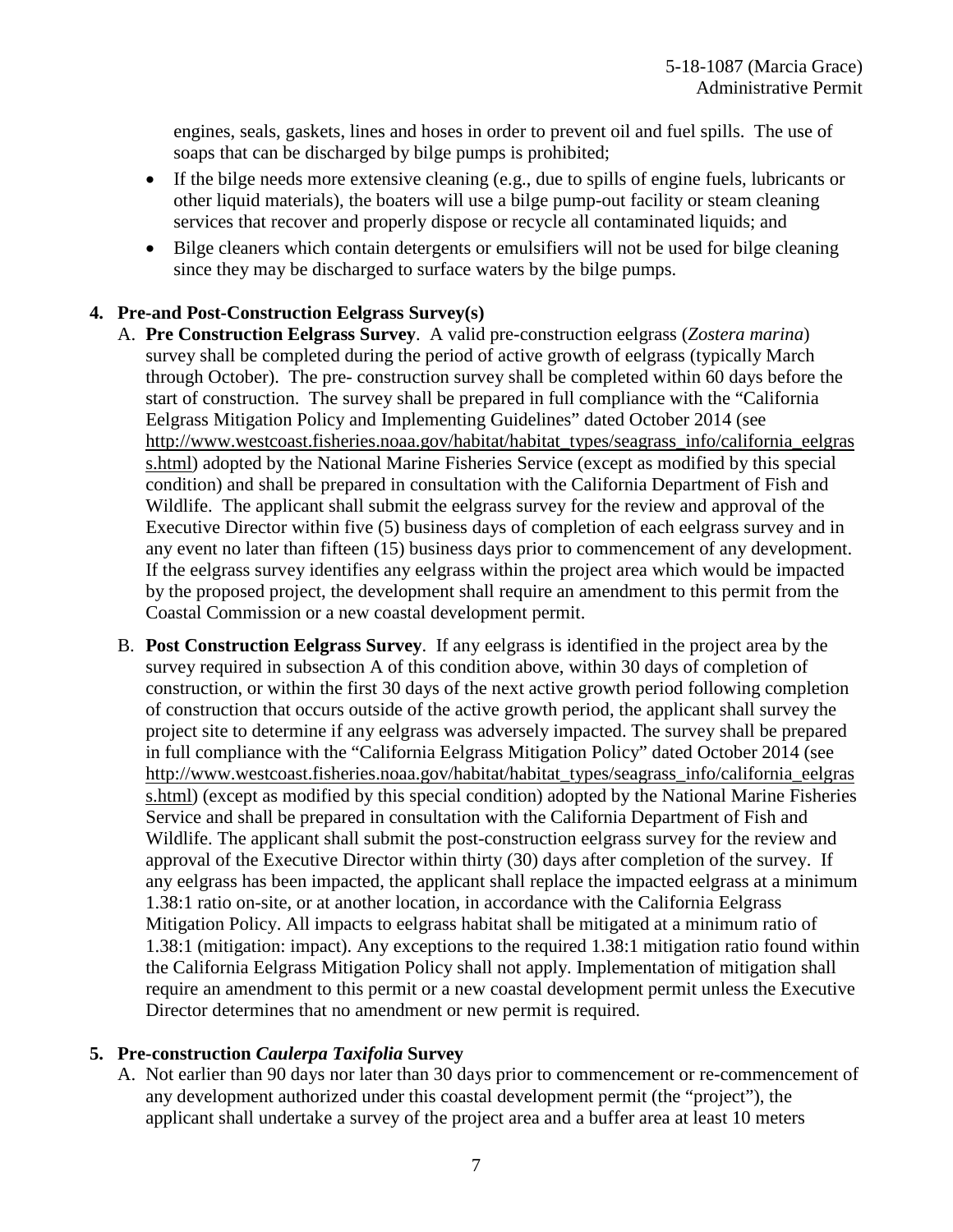beyond the project area to determine the presence of the invasive alga *Caulerpa taxifolia*. The survey shall include a visual examination of the substrate.

- B. The survey protocol shall be prepared in consultation with the Regional Water Quality Control Board, the California Department of Fish and Game, and the National Marine Fisheries Service.
- C. Within five (5) business days of completion of the survey, the applicant shall submit the survey:
	- i. for the review and approval of the Executive Director; and
	- ii. to the Surveillance Subcommittee of the Southern California Caulerpa Action Team (SCCAT). The SCCAT Surveillance Subcommittee may be contacted through William Paznokas, California Department of Fish & Game (858/467-4218) or Robert Hoffman, National Marine Fisheries Service (562/980-4043), or their successors.
- D. If *Caulerpa taxifolia* is found within the project or buffer areas, the applicant shall not proceed with the project until 1) the applicant provides evidence to the Executive Director that all *C. taxifolia* discovered within the project and buffer area has been eliminated in a manner that complies with all applicable governmental approval requirements, including but not limited to those of the California Coastal Act, or 2) the applicant has revised the project to avoid any contact with *C. taxifolia*. No revisions to the project shall occur without a Coastal Commission approved amendment to this coastal development permit unless the Executive Director determines that no amendment is legally required.
- **6. Dock Float and Pier Leases.** By acceptance of Coastal Development Permit 5-18-1087, the permittee agrees, on behalf of itself and all successors and assigns, that should the City of Long Beach implement a dock float and pier lease program for the Alamitos Bay area for the limitedterm private use and occupation of State tidelands for development associated with recreational boating activities (i.e., private docks and piers), the development subject to this permit shall be subject to the terms of such dock float and pier lease program.

The approval of this permit shall not constitute a waiver of any public rights that exist or may exist on the subject property including, but not necessarily limited to, the tidelands and submerged land beneath the development approved by this Coastal Development Permit. The permittee shall not use this permit as evidence of a waiver of any public rights that may exist on the property.

**7. Resource Agencies.** The permittee shall comply with all requirements, requests and mitigation measures from the California Department of Fish and Wildlife, the Regional Water Quality Control Board, the U.S. Army Corps of Engineers, and the U.S. Fish and Wildlife Service with respect to preservation and protection of water quality and marine environment. Any change in the approved project that may be required by the above-stated agencies shall be submitted to the Executive Director in order to determine if the proposed change shall require a permit amendment pursuant to the requirements of the Coastal Act and the California Code of Regulations.